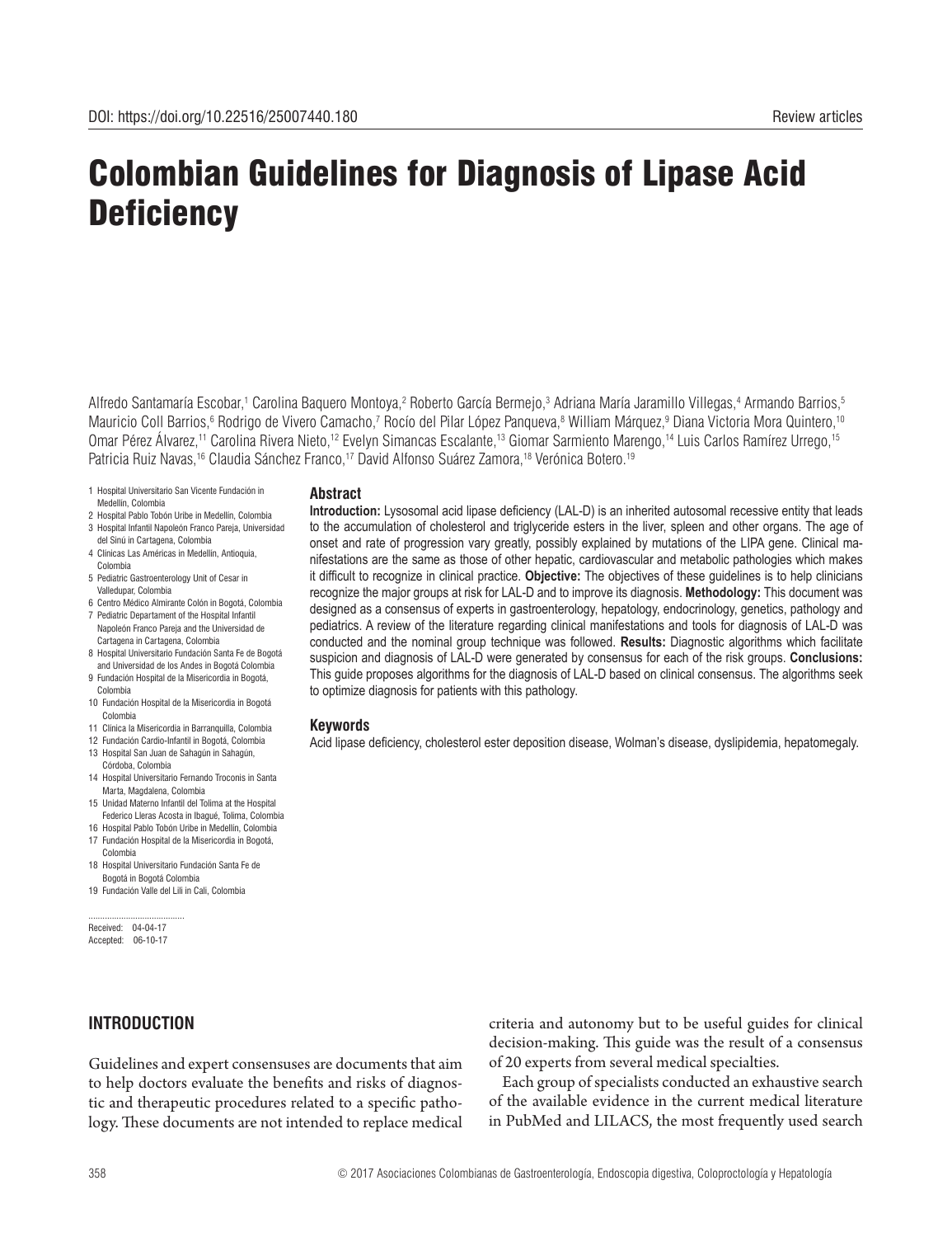engines. Then the group reviewed and synthesized the evidence which became the basis for the expert consensus. Each group prepared a document on a related theme which was sent via e-mail to all the experts for their knowledge, analysis and contributions. The experts then presented the best available evidence on the diagnostic criteria for LAL-D in each risk group at a face-to-face scientific conference. This was followed by a debate in which each participant was able to express her or his opinion. Once the discussion points were analyzed. Consensus was defined as agreement of more than 80% of the members. Once consensus was reached, a report was issued with the recommendations and the design of algorithms that defined the path for the diagnosis of this pathology for the risk groups under consideration. This was the responsibility of the consensus coordinators. This document was then provided to all participants and consensus was reached.

LAL-D (OMIM 278000) is an autosomal recessive disease caused by mutations in the LIPA gene that drastically reduce the activity of the lysosomal acid lipase enzyme (LAL, EC 3.1.1.13). (1) This enzyme is responsible for breaking down cholesterol esters and triglycerides, so dysfunction leads to their accumulation in the liver, spleen, macrophages and other organs. (2) The disease is characterized by microvesicular steatosis that produces liver failure, elevation of serum transaminases, accelerated atherosclerosis and premature death. (3) Infantile presentation was described in 1956, and this disease was historically called Wolman's disease. (4) It is characterized by vomiting, diarrhea, failure to thrive and hepatosplenomegaly (HSM) with rapid deterioration of liver functioning and death at an average age of 3.7 months. (5) The late onset form was known as cholesterol ester deposit disease and was first described in 1963. (6) It has a broad clinical spectrum and can occur in infants, children or adults. (7) It is usually underdiagnosed and presents with liver compromise, elevated transaminases and elevated serum levels of LDL (low density lipoprotein) cholesterol and triglycerides with normal or low levels of HDL cholesterol (high density lipoprotein). Early death is due to hepatic insufficiency or accelerated atherosclerosis secondary to chronic hyperlipidemia. (2)

Incidence has been estimated from genetic studies at 1/40,000 while the approximate incidence of the most severe forms is  $1/500,000$ .  $(8, 9, 10)$  Given its nonspecific clinical presentation and the relatively low number of published cases, it is believed that this entity has a high index of underdiagnoses. (11) For this reason, these guidelines have been developers to offer health-care personnel a series of recommendations to guide themselves in developing suspicion of LAL-D and the ability to correctly diagnose it.

This guide was developed by a committee of experts in pediatrics, pediatric gastroenterology, pediatric endocrinology, hepatology, pathology and genetics using nominal group technique (NGT). Based on their experience and a wide literature review, the experts debated and discussed their different points of view to arrive at a list of recommendations representing their collective judgment. The objective was to propose guidelines that can be used in clinical practice for identification of patients with this pathology in Colombia.

# **PHYSIOPATHOLOGY**

LAL-D originates in mutations of the LIPA gene located at 10q23.2. It has 10 exons and an approximate length of 45 kilobases (kb). (1) This entity is autosomal recessive inheritance whose most common defect is associated with a mutation at the site of exon  $8$  (c.894G>A) which is known as E8SJM. This mutation is present in about half of the affected patients, (12) To date, more than 40 mutations which lead to alterations of the enzyme's function and which are related to this pathology have been described. (2) The most drastic ones are nonsense and frameshift mutations which are usually associated with severely affected patients, while cases in children and adults are associated with mutations whose effects on the protein are not as dramatic. (13)

The LAL enzyme plays a key role in the metabolism of lipids since it is responsible for hydrolysis of cholesterol esters and triglycerides within lysosomes. (14) The action of this enzyme generates free cholesterol which is involved in negative regulation of LDL receptors, in the inhibition of the 3-hydroxy-3-methylglutaryl-coenzyme A reductase which is a rate controlling enzyme, and in the stimulation of acylcoenzyme A (CoA):cholesterol acyltransferase (ACAT). Congenital deficiencies of this enzyme lead to lysosomal accumulation of cholesterol and triglyceride esters and to failure of the LDL receptor pathway. Therefore, in addition to this massive lysosomal accumulation of cholesterol esters, there is a systemic increase in synthesis of cholesterol. (15)

#### **CLINICAL PICTURE**

Acid lipase deficiencies have a wide range of phenotypic presentations which manifest in very early childhood, in later childhood or in later stages of life.

#### **Presentation in Infants**

LAL-D usually manifests with the most acute symptoms when it manifests in the first days of life. Gastrointestinal symptoms include vomiting, diarrhea, steatorrhea, and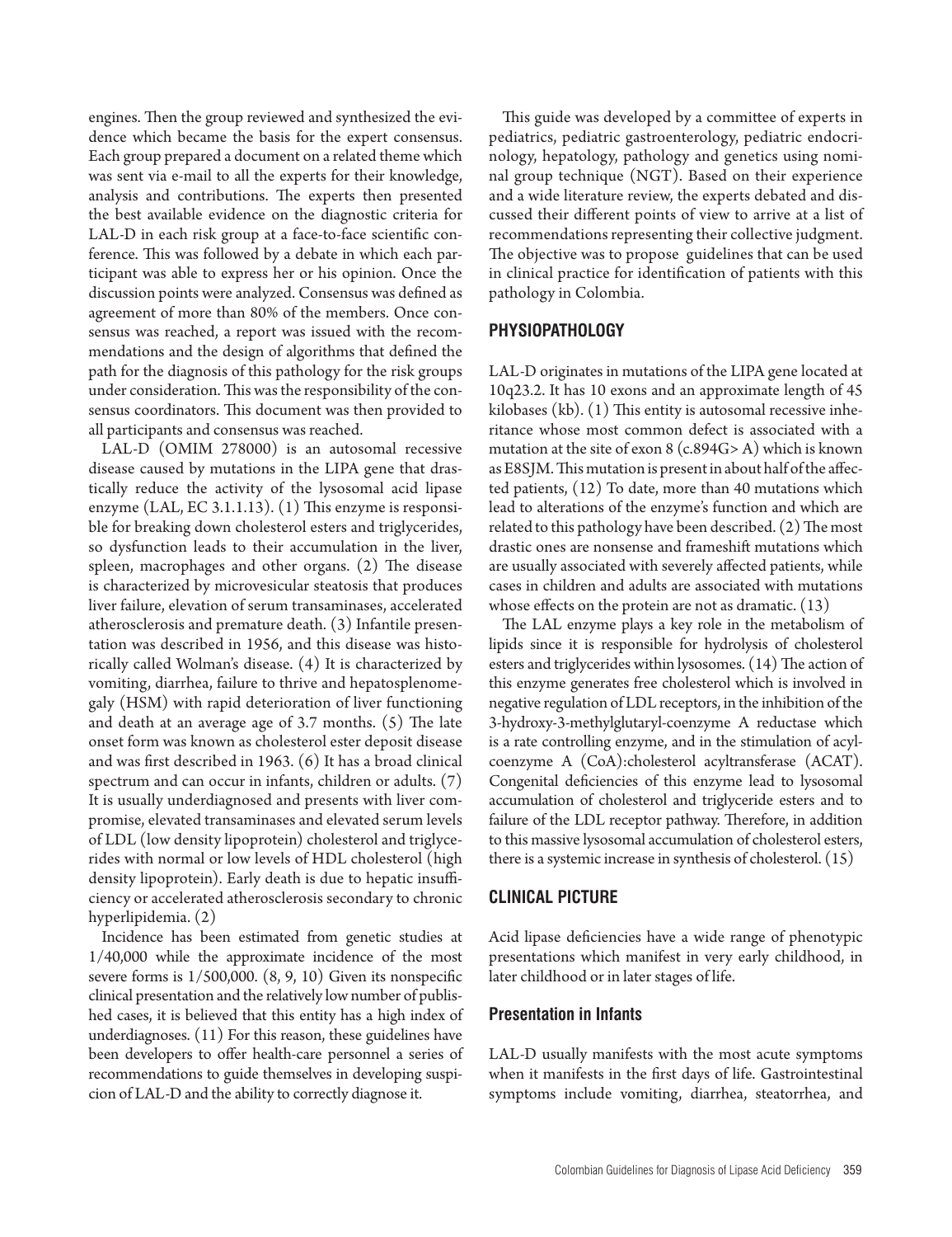abdominal distension secondary to hepatosplenomegaly. In addition, infants fail to thrive. (10) Increases of lipid deposits in the gastrointestinal tract cause thickening of the intestines resulting in malnutrition and malabsorption syndrome. (16) Calcification of the adrenal glands is characteristic of this pathology, is present in up to 78% of affected children, and can cause cortical adrenal insufficiency. (17)

Patients progress to multiorgan failure, especially to liver failure with cirrhosis and cachexia, and this leads to early an death: on average, at 3.7 months. (5)

# **Presentation in Children and Adults**

Presentation can be similar to that in infants. One third of patients experience severe gastrointestinal symptoms including frequent diarrhea, vomiting, abdominal pain, malabsorption and steatorrhea. (2, 14) Cholestasis, growth failure and gallbladder dysfunction are also important symptoms. (2) Classically, patients develop dyslipidemia and their total cholesterol increases as LDL and apolipoprotein B levels become elevated while HDL levels fall. (2, 14) This hyperlipidemia is associated with atherosclerosis, coronary artery disease and early catastrophic vascular events. (2, 18) Occasionally cholesterol deposits may be visible as xanthelasma develops (particularly in the palpebral region). (19)

Hepatomegaly with or without splenomegaly is common and is present in 99% of children and 74% of adults with LAL-D. (2) Usually, organomegaly may be the first finding and is present many years before the diagnosis is made. (20) Patients with splenomegaly may develop anemia or thrombocytopenia secondary to hypersplenism.

Liver involvement is common and elevated levels of alanine aminotransferase (ALT) and aspartate aminotransferase (AST) may be early signs of liver damage. This can manifest with or without jaundice, steatosis, fibrosis or cirrhosis. Liver damage can lead to esophageal varices and progress to liver failure, cirrhosis, or hepatocellular carcinoma. (21)

Lipid deposits in the intestines can lead to diarrhea and weight loss. (22)

# **DIAGNOSIS**

LAL-D can be diagnosed by measuring the activity of the acid lipase enzyme or by determining mutations in the LIPA gene. (14)

*• Measurement of LAL activity* is done with dried blood spot testing (DBS) using a fluorometric substrate of 4-methylumbelliferyl palmitate (4 mU palmitate). (23) Because the presence of other lipases in the blood can interfere with measurement, Lalistat 2 (Chemical Tools, South Bend, IN, USA), a LAL inhibitor, is used. (23) The activity of LAL is determined by comparing

total lipase activity with lipase activity in the presence of the inhibitor. The difference between the two can be attributed to the LAL enzyme. This measurement can be performed with leukocytes and with DBS, both of which have similar values for sensitivity and specificity. (24) Nevertheless, measurement with DBS has had excellent results in discriminating between healthy and affected patients with intermediate values for carriers. It also has the advantages of being easy to take and transport and is very stable in the long term. (23, 24)

*Molecular study* through complete sequencing of the coding region of the LIPA gene allows identification of the causative mutations of the disease. The majority of patients are homozygous or have compound heterozygotes. However, some patients may have intronic mutations that are not always detected by sequencing. (14) For this reason, the method of choice for diagnosis is measurement of enzymatic activity while molecular tests are considered to be complementary.

Figure 1 summarizes the algorithm for diagnosis of LAL-D.

Other tests can be used when there is suspicion of this pathology, but they do not confirm the diagnosis.

Typically, liver biopsies will show microvesicular or mixed steatosis, but these conditions are not exclusive to LAL-D. Other findings including the presence of sea-blue histiocytosis, increased size of Kupffer cells with enlarged vacuoles, lipid drops and cholesterol crystals can support the diagnosis. (9) Immunohistochemistry testing for cathepsin D and lysosomalassociated membrane proteins 1and 2 (LAMP1 and LAMP2), which are all lysosomal markers, can also be used. (25)

# **DEFINITION OF RISK GROUPS**

Because the clinical picture of LAL-D is similar to those of other cardiovascular, liver and metabolic diseases, it is possible to make inappropriate diagnoses that delay appropriate management of these patients.

Taking this into account, it was decided to establish an algorithm for each risk group to allow establishment of the appropriate stage of the diagnostic process for performing the LAL enzyme activity test. The theoretical framework and the diagnostic routes that have been developed are presented below.

# **Liver Diseases**

#### *Non-Alcoholic Fatty Liver Disease*

Non-alcoholic fatty liver disease (NAFLD) requires imaging or histological evidence of hepatic steatosis, and elimination of other possible causes for accumulation of liver fat such as alcohol consumption, the use of steatogenic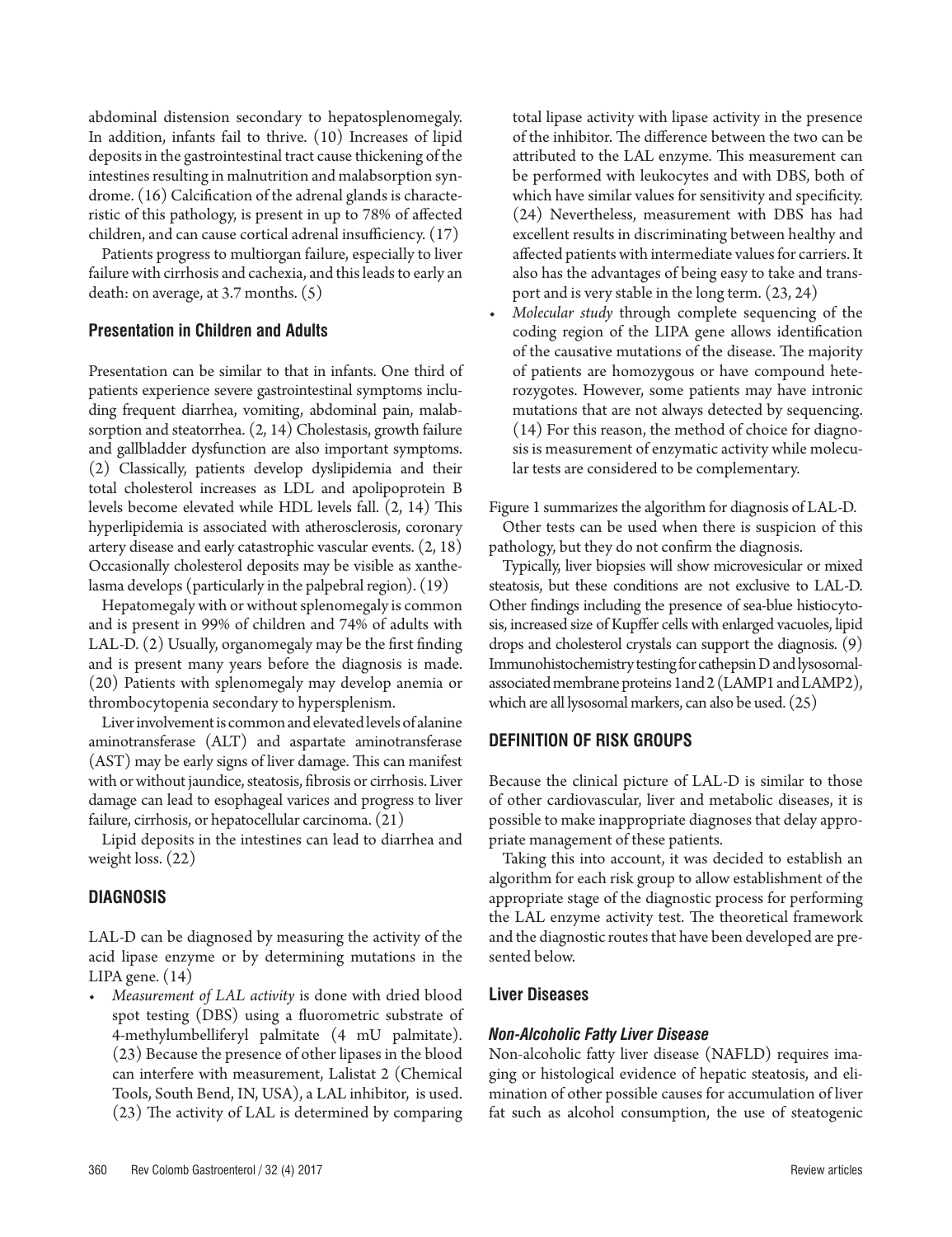

**Figure 1.** Algorithm for diagnosis of LAL-D.

medications and hereditary disorders. In most cases it is associated with metabolic risk factors such as obesity, diabetes mellitus (DM) and dyslipidemia. One special type of NAFLD is non-alcoholic steatohepatitis (NASH). NAFLD is defined as the presence of hepatic steatosis without evidence of hepatocellular damage. NASH is described as the presence of hepatic steatosis, inflammation, and damage to hepatocytes with or without fibrosis. (26)

Common causes of hepatic steatosis include significant alcohol consumption, hepatitis C, cystic fibrosis, medications, parenteral nutrition, autoimmune hepatitis, severe malnutrition and medications including ethanol, corticosteroids, and estrogens. These should be considered and ruled out in the initial study of the patient, and a complete viral/immunological profile should be made to exclude the most common disorders.

LAL-D should be suspected in patients with NASH or NAFLD who are have the following signs and symptoms:

- Persistently elevated transaminases despite weight loss.
- Dyslipidemia indicated by increased LDL values and decreased HDL according to age which does not improve after changes in lifestyle or medication.
- Rapid progression of disease.

Figure 2 shows the algorithm for diagnosis of LAL-D in patients with fatty liver disease.

#### *Hepatomegaly*

Normal liver size is based on values established by percussion, of extension below the right costal margin, or by the length of the vertical axis estimated by imaging studies. In general, it is estimated that measurements over 3.5 cm in neonates and 2 cm in children obtained by palpation under the right costal margin on the mid-clavicle line indicate hepatomegaly. (27)

Hepatomegaly can be caused by five different mechanisms: inflammation, excessive deposition, infiltration, congestion and obstruction.

- 1. Inflammation is usually secondary to infections, toxins, radiation, autoimmune diseases and/or Kupffer cell hyperplasia that lead to inflammatory-type hepatomegaly.
- 2. Deposits are mainly glycogen, lipids, fat, metals and abnormal proteins.
- 3. Infiltration develops in cases of tumors, parasitic cysts and extramedullary hematopoiesis.
- 4. Vascular congestion is due to obstruction of venous drainage between the liver and the right atrium and may be intrahepatic or extrahepatic.
- 5. Biliary obstruction occurs in biliary atresia, choledochal cysts, cholelithiasis and tumors of the liver, bile duct, pancreas and duodenum. (27)

A clinical history, physical examination, and complementary tests including a complete blood count, coagulation test, liver function tests, blood gas analysis, urinary sediment test and ultrasound are necessary for pediatric patients with hepatomegaly allow selection of other complementary tests to be performed.

Figures 3 and 4 show diagnostic algorithms for transaminases.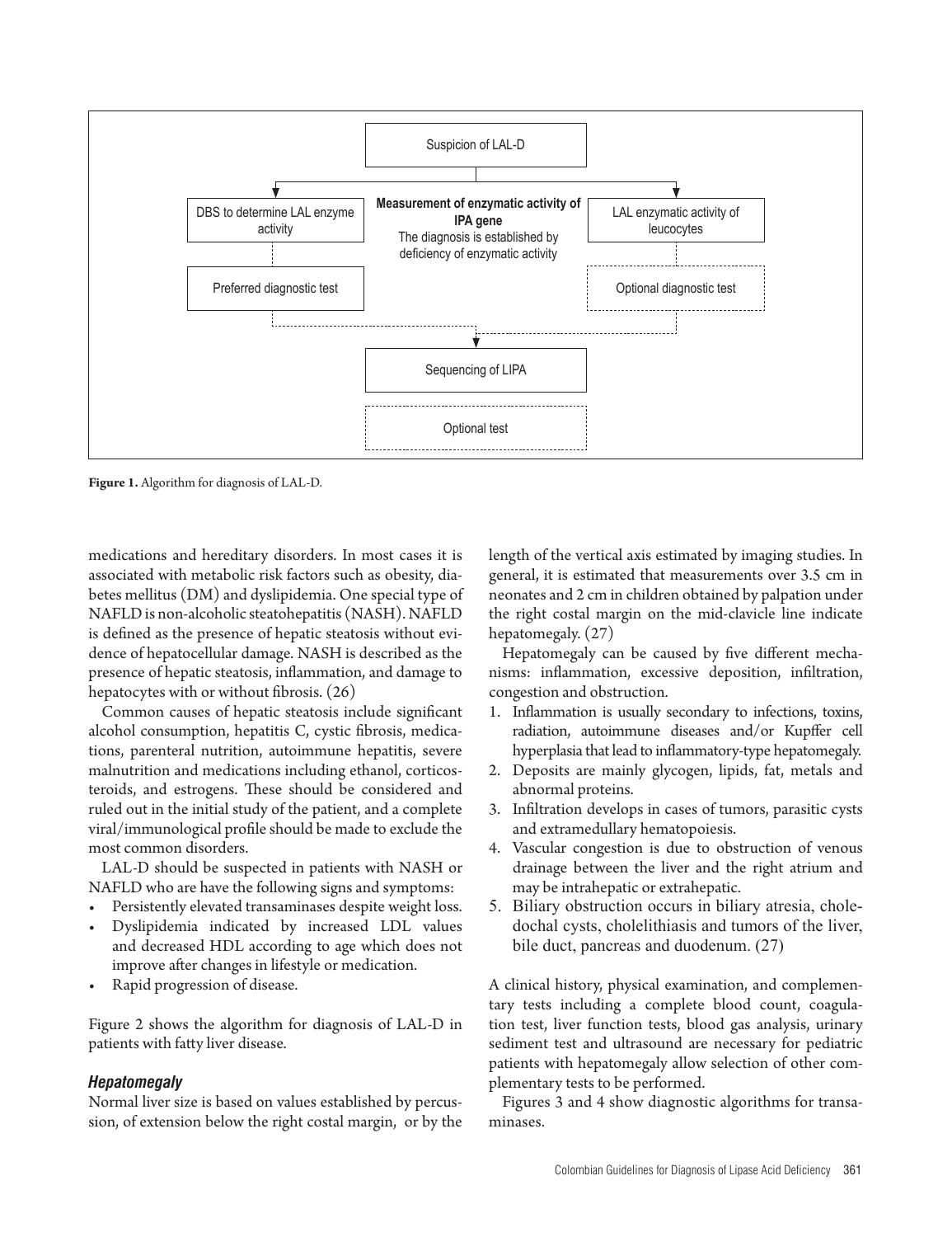

**Figure 2.** Algorithm for the suspicion of LAL-D in the presence of fatty liver. \* LDL (mg/dL) ≥130 or HDL (mg/dL) ≤45.

#### **METABOLIC HEPATOPATHIES**

#### **Gaucher Disease**

Gaucher disease is an autosomal recessive disorder caused by deficiency of glucocerebrosidase (GCase), a lysosomal hydrolase. Its estimated incidence is 1:200,000.

The disease should be suspected when histopathology of biopsies from the bone marrow, liver and/or spleen reveal Gaucher cells, but measurement of GCase activity in leukocytes or fibroblasts obtained from a skin biopsy is the gold standard for diagnosis. (28) A molecular study of the GBA gene can be carried out for confirmation.

Clinically, this disease affects a number of systems, so its phenotypes are divided into non-neuronopathic and neuronopathic. Clinical manifestations of non-neuronopathic Gaucher disease vary greatly, but most are hematological including anemia and thrombocytopenia, visceral including hepatosplenomegaly, or compromise bones. Secondary neurological complications may occur as a result of nerve compression of the spinal cord due to vertebral collapse. (28-30)

# **Acid Sphingomyelinase Deficiency (Niemann-Pick Disease A and B)**

Acid sphingomyelinase (ASM) deficiency is an autosomal recessive disorder caused when enzymatic activity of ASM is less than 10% of control sample activity or by the presence of pathogenic biallelic mutations in the SMPD1 gene (also called the ASM gene). (31, 32)

Classically, this disorder has been divided into neuronopathic (Niemann-Pick A disease) or non-neuronopathic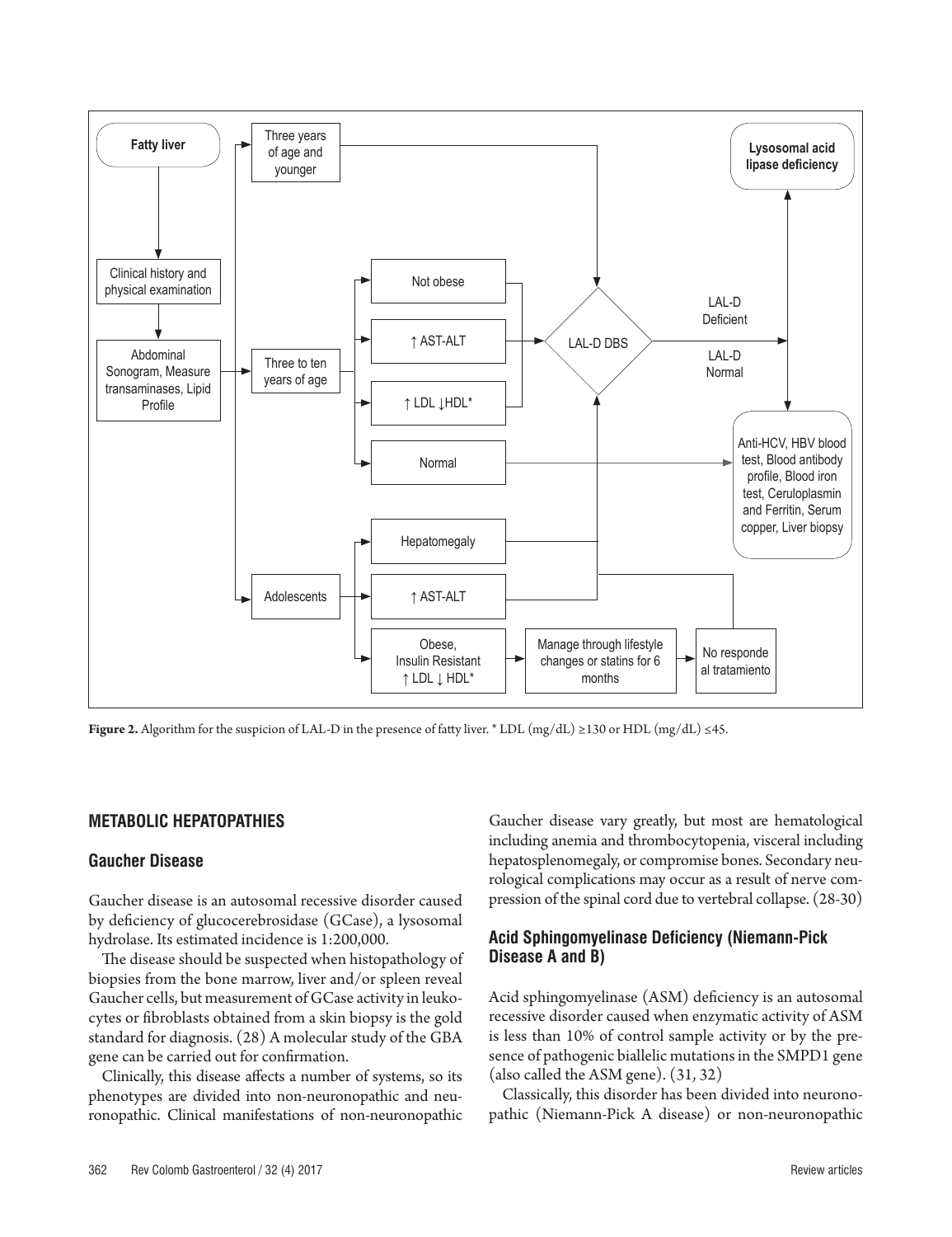

**Figure 3.** Algorithm for the suspicion of LAL-D in the presence of elevated transaminases. \* Pediatric: LDL (mg/dL) ≥130 or HDL (mg/dL) ≤45; Adult: LDL (mg/dL) ≥160 or HDL (mg/dL) ≤40 (men)/≤50 (women). Ac: antibodies; Anti-HCV: hepatitis C virus antibodies; HBV: hepatitis B virus



**Figure 4.** Algorithm for the suspicion of LAL-D after finding hepatomegaly. \* Pediatric: LDL (mg/dL) ≥130 or HDL (mg/dL) ≤45; Adult: LDL (mg/ dL) ≥160 or HDL (mg/dL) ≤40 (men)/≤50 (women). Ac: antibodies; Anti-HCV: hepatitis C virus antibodies; HBV: hepatitis B virus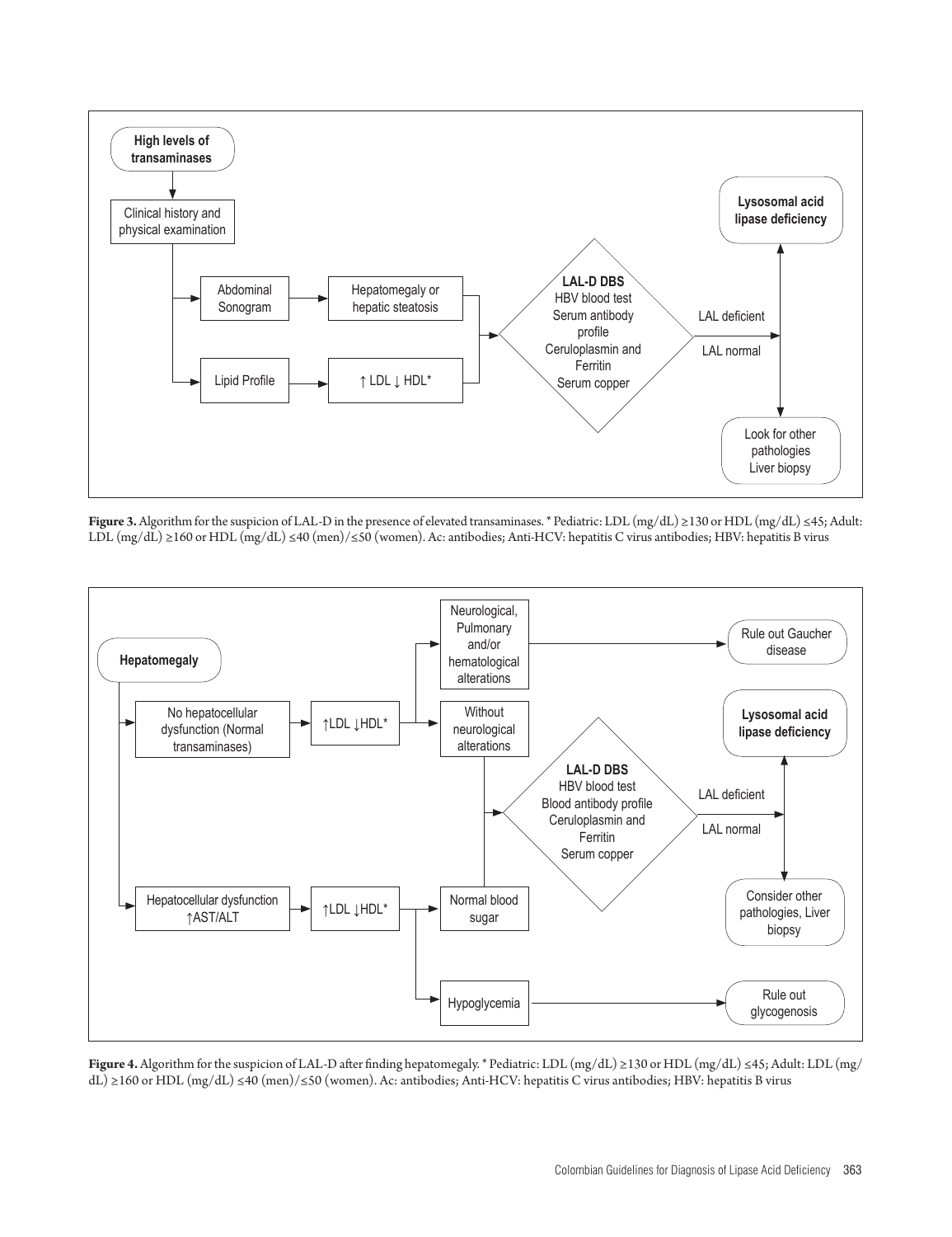(Niemann-Pick B disease) (Table 1). However, there are intermediate forms between both phenotypes (33).

**Table 1.** Comparison of metabolic syndrome and LAL-D

|                                                     | <b>Metabolic Syndrome</b>                                     | <b>Partial LAL-D</b>                                                 |
|-----------------------------------------------------|---------------------------------------------------------------|----------------------------------------------------------------------|
| Weight                                              | Progressive obesity                                           | Weight loss                                                          |
| Growth                                              | Normal - Tall                                                 | Tendency to be short                                                 |
| <b>Increased waist</b><br>measurement.<br>steatosis | Hepatic steatosis and<br>visceral fat                         | Hepatic steatosis and<br>splenomegaly                                |
| C-LDL                                               | I ow/normal<br>Improves with life style<br>changes/medication | Very high, does not<br>improve with life style<br>changes/medication |
| C-HDL                                               | Low/normal Improves<br>with exercise                          | Low/normal, does not<br>improve with exercise                        |
| <b>Triglycerides</b>                                | High/normal                                                   | High/normal                                                          |
| <b>Blood Pressure</b>                               | Normal-high                                                   | Normal                                                               |
| Carbohydrate<br>metabolism                          | Normal/prediabetes/<br>DM <sub>2</sub>                        | Normal                                                               |

#### **Glycogenosis**

Glycogen is a polysaccharide formed by glucose molecules linked together primarily by alpha  $1,4$   $(\alpha-1,4)$  and with 7% to 10% alpha 1,6  $(\alpha-1,6)$  bonds. In the liver, glycogen has the mission of maintaining blood sugar levels while in muscles it is used to obtain energy (ATP) during muscle contractions. (34, 35) Genetic disorders that affect the glycogen synthesis and degradation pathways and glycogen use are included under this term.

Genetic disorders that affect glycogen metabolism can be divided into two categories on the basis of manifestations, diagnostic criteria and treatment: those with hypoglycemic liver pathophysiology and those which are muscular. Glycogenosis types Ia, Ib, IIIa, IIIb and VI are in the first group while glycogenosis types V, VII and glycolysis defects that do not cause glycogen accumulation are within the second group. However, some entities such as glycogenosis types II and IV have peculiar pathophysiologies. (34, 35) The presence of hyperlipidemias and hepatomegaly in these types of glycogenosis require that they be considered in differential diagnosis of LAL-D.

**Figure 5** describes the diagnostic algorithm for metabolic liver diseases.

#### **Metabolic Syndrome**

Metabolic Syndrome is a constellation of risk factors of interrelated metabolic origin that directly promote the development of arterial disease, diabetes mellitus type 2 (DM2), fatty liver disease and several cancers. (36).

According to the International Diabetes Federation, the criteria for this syndrome have been defined as the presence of at least three of the following five factors: (37)

- 1. Large waist size according to the criteria of the country and the specific population.
- 2. Triglycerides over 150 mg/dL.
- 3. Low HDL cholesterol (<40 mg/dL in men and <50 mg/dL in women).
- 4. High in blood pressure (systolic pressure ≥130 mm Hg or diastolic pressure ≥85 mm Hg).
- 5. High fasting glucose (blood glucose> 100 mg/dL).

Numerous contributing factors have been described for development of metabolic syndrome. They include genetic factors, lifestyle factors such as diet and physical activity, obesity and insulin resistance. All are important for pathogenesis of metabolic syndrome, but insulin resistance is a key factor that connects and contributes to the development of the disorder. High levels of fatty acids and an abnormal adipocytokine profile can establish insulin resistance and contribute to the pathogenesis of the disease. (38)

**Table 1** summarizes the differences between LAL-D and metabolic syndrome.

The expert consensus for diagnosis of patients who have signs and symptoms of metabolic syndrome is summarized in Figure 6.

#### **DYSLIPIDEMIAS**

# **Familial Hypercholesterolemia**

Familial Hypercholesterolemia is a disease based on an autosomal dominant inheritance that leads to severe elevation of total cholesterol and LDL. There are homozygous and in heterozygous forms of presentation.

Homozygous patients present symptoms consistent with peripheral vascular disease, ischemic heart disease, cerebrovascular disease or aortic stenosis. They may also develop joint symptoms such as tendonitis and arthralgia, and at birth. At birth and in early childhood there may be cutaneous xanthomas. (39) Most homozygous patients who do not receive treatment die before 30 years of age.

Heterozygous patients are usually asymptomatic, but they may have histories of severe hypercholesterolemia from childhood and may later develop xanthelasmas or xanthomas. (39)

The fundamental finding for diagnosis of both homozygous and heterozygous forms is the cholesterol level in the absence of secondary causes of hypercholesterolemia. Nevertheless, the definitive diagnosis can only be made with molecular confirmation through analysis of the LDLR, APOB, or PCSK9 genes. (40)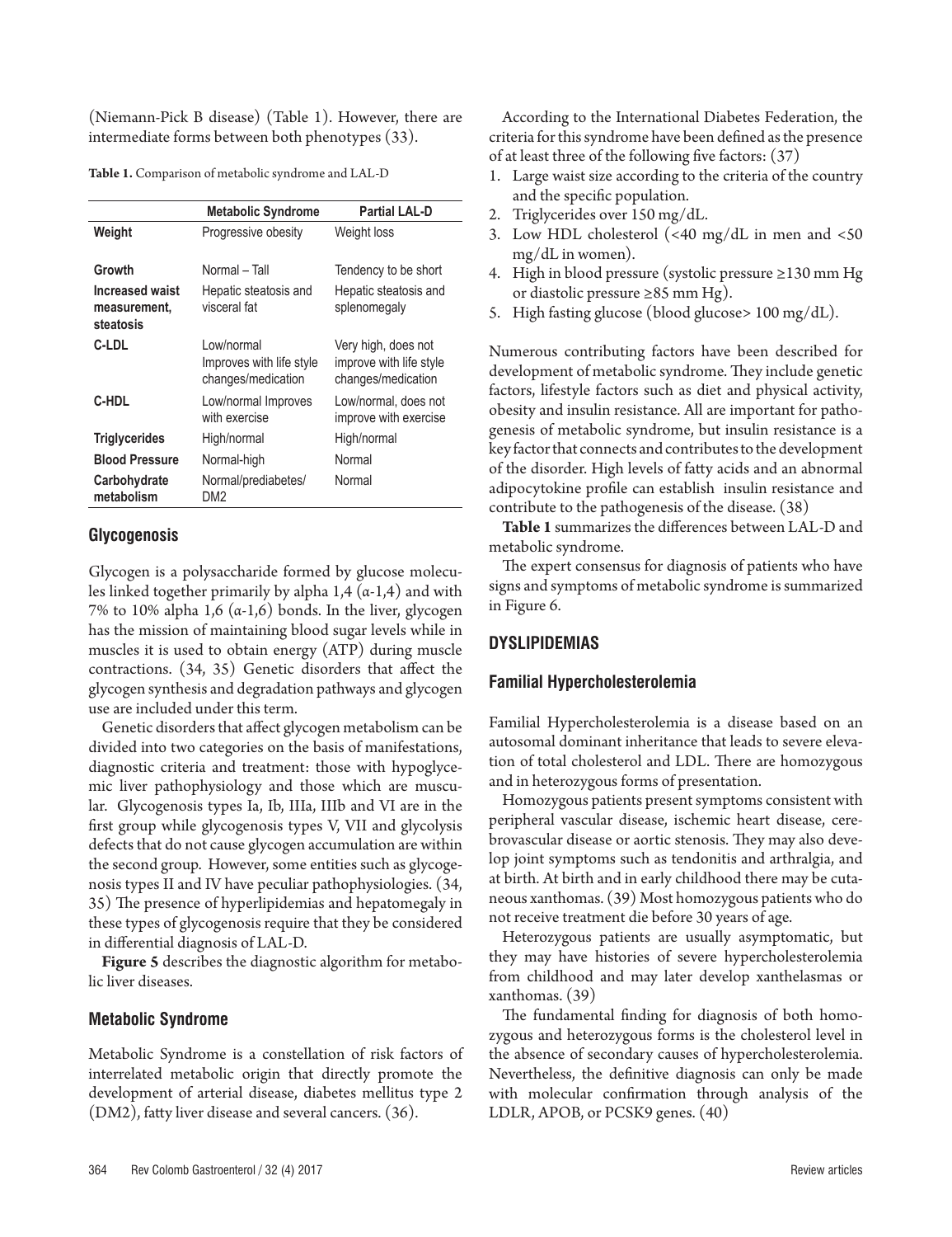

**Figure 5.** Algorithm to rule out LAL-D in cases of metabolic syndrome. \* Pediatric: LDL (mg/dL) ≥130 or HDL (mg/dL) ≤45; Adult: LDL (mg/dL)  $≥160$  or HDL (mg/dL) ≤40 (men)/≤50 (women).



**Figure 6.** Algorithm for the suspicion of LAL-D in cases of dyslipidemia. \* Pediatric: LDL (mg/dL) ≥130 or HDL (mg/dL) ≤45; Adult: LDL (mg/ dL) ≥160 or HDL (mg/dL) ≤40 (men)/≤50 (women).

Key findings in the lipid profile are

- • Homozygous: total cholesterol and LDL levels> 600 mg/dL and triglycerides within the reference range.
- Heterozygous: LDL cholesterol levels> 250 mg/dL in children under 20 years of age and greater than 290-300 mg/dL in adults. Triglycerides are within the reference ranges. (41)

#### **Familial Combined Hyperlipidemia**

Familial combined hyperlipidemia is the most frequent inherited lipid metabolism disorder that is associated with mixed hyperlipidemia and premature cardiovascular disease. Although symptoms may appear in childhood, it usually manifests in the second decade of life with hyper-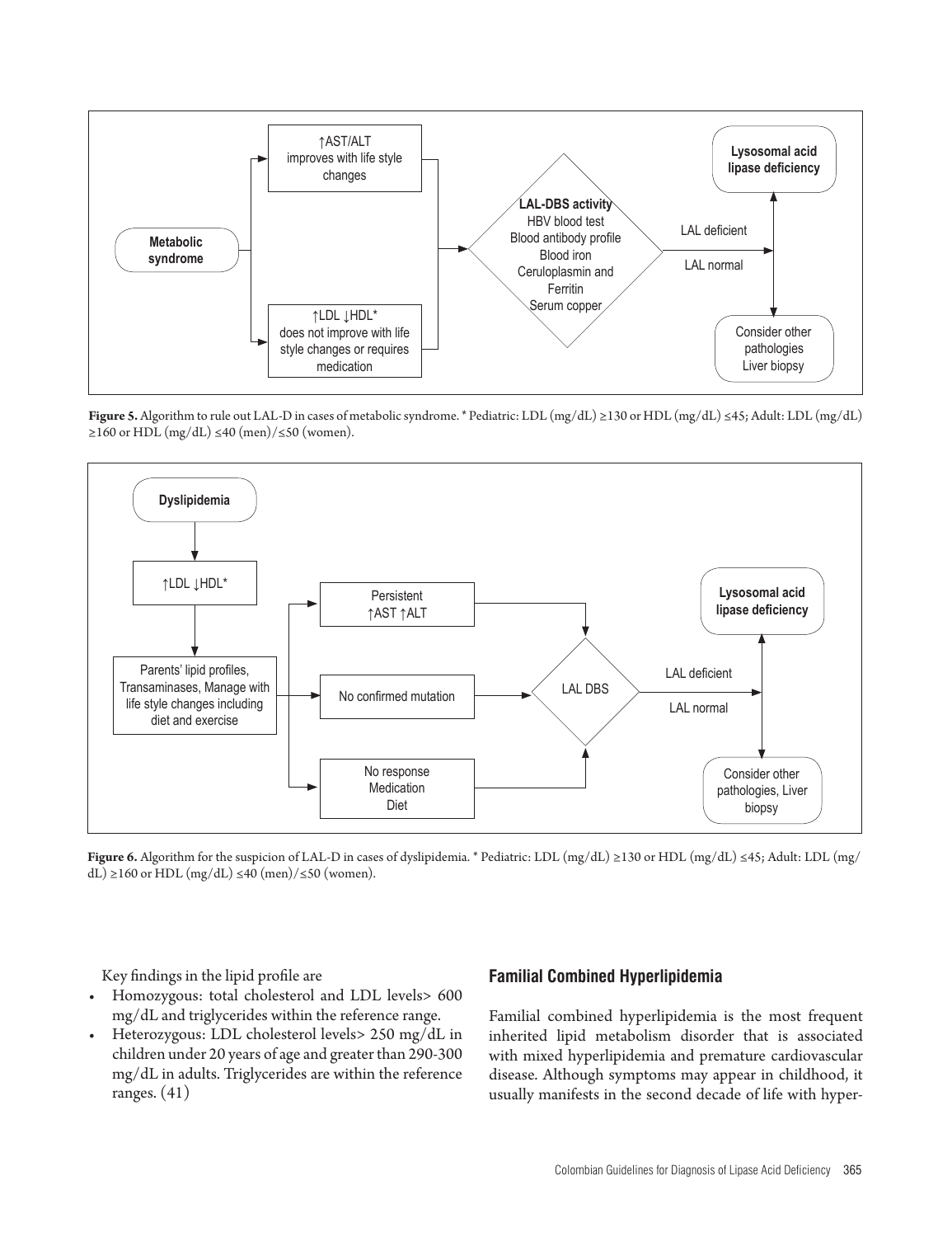cholesterolemia or hypertriglyceridemia. It is frequently associated with numerous metabolic abnormalities such as hypertension, insulin resistance, DM2, central obesity, hepatic steatosis and metabolic syndrome. (42)

It is characterized by an autosomal dominant inheritance with high penetrance and oligogenic etiology.

The following criteria should be taken into account for diagnosis:

- 1. Affected person
	- In adults: total cholesterol  $> 240$  mg/dl (or c-LDL $>$  $160 \text{ mg/dL}$ ) and/or triglycerides > 200 mg/dL.
	- In children under 20 years of age : total cholesterol > 200 mg/dL (or c-LDL > 130 mg/dL) or triglycerides  $> 120$  mg/dL.
	- Discard secondary causes: body mass index (BMI) > 35 kg/m2, glycosylated hemoglobin (HbA1c) > 10%, uncontrolled hypothyroidism or alcoholism (more than 40 g alcohol/day).
- 2. Affected family
	- Two or more first-degree members (parents, siblings or children) affected by mixed hyperlipidemia or combinations of pure hypercholesterolemia (IIa), mixed hyperlipidemia (IIb) and hypertriglyceridemia (IV).
	- • Families with tendinous xanthomas or LDL-c levels > 300 mg/dL in two or more first-degree relatives with phenotype IIa are excluded.
	- Family history of premature atherosclerotic cardiovascular disease (prior to sixty years of age) (42).

# **CONCLUSION**

LAL-D's prevalence is small, but this may be due to large amounts of under-diagnosis and misdiagnosis. These guidelines aim at defining which patients should be tested for this disease, so that these patients will receive timely and effective treatment to change their prognoses and quality of life.

These guidelines for developing diagnostic suspicion are a reference for the clinical practices of general practitioners and specialists.

# **REFERENCES**

- 1. Aslanidis C, Ries S, Fehringer P, et al. Genetic and biochemical evidence that CESD and Wolman disease are distinguished by residual lysosomal acid lipase activity. Genomics. 1996;33(1):85-93. Available from: http://www.ncbi.nlm. nih.gov/pubmed/8617513
- 2. Bernstein DL, Hülkova H, Bialer MG, et al. Cholesteryl ester storage disease: review of the findings in 135 reported patients with an underdiagnosed disease. J Hepatol. 2013;58(6):1230- 43. http://dx.doi.org/10.1016/j.jhep.2013.02.014
- 3. Sloan HR, Fredrickson DS. Enzyme deficiency in cholesteryl ester storage idisease. J Clin Invest. 1972;51(7):1923-6.
- 4. Abramov A, Schorr S, Wolman M. Generalized xanthomatosis with calcified adrenals. AMA J Dis Child. 1956;91(3):282-6.
- 5. Jones SA, Valayannopoulos V, Schneider E, et al. Rapid progression and mortality of lysosomal acid lipase deficiency presenting in infants. Genet Med.  $2016;18(5):452-8$ . Available from: http://www.nature.com/doifinder/10.1038/gim.2015.108
- 6. Fredrickson D. Newly recognized disorders of cholesterol metabolism. Ann Intern Med. 1963;58:718.
- 7. Fasano T, Pisciotta L, Bocchi L, et al. Lysosomal lipase deficiency: molecular characterization of eleven patients with Wolman or cholesteryl ester storage disease. Mol Genet Metab. 2012;105(3):450-6.
- 8. Muntoni S, Wiebusch H, Jansen-Rust M, et al. Prevalence of cholesteryl ester storage disease. Arterioscler Thromb Vasc Biol. 2007;27(8):1866-8.
- 9. Pisciotta L, Fresa R, Bellocchio A, et al. Cholesteryl Ester Storage Disease (CESD) due to novel mutations in the LIPA gene. Mol Genet Metab. 2009;97(2):143-8. http://dx.doi. org/10.1016/j.ymgme.2009.02.007
- 10. Grabowski G, Charnas L, Du H. Lysosomal acid lipase deficiencies: the Wolman disease/cholesteryl ester storage disease spectrum. Online Metab Mol Bases Inherit Dis. 2012;1-26.
- 11. Freudenberg F, Bufler P, Ensenauer R, et al. Cholesteryl ester storage disease: an easily missed diagnosis in oligosymptomatic children. Z Gastroenterol. 2013;51(10):1184-7.
- 12. Scott SA, Liu B, Nazarenko I, et al. Frequency of the cholesteryl ester storage disease common LIPA E8SJM mutation (c.894G>A) in various racial and ethnic groups. Hepatology. 2013;58(3):958-65.
- 13. Saito S, Ohno K, Suzuki T, et al. Structural bases of Wolman disease and cholesteryl ester storage disease. Mol Genet Metab. 2012;105(2):244-8.
- 14. Reiner Ž, Guardamagna O, Nair D, et al. Lysosomal acid lipase deficiency--an under-recognized cause of dyslipidaemia and liver dysfunction. Atherosclerosis. 2014;235(1):21-30.
- 15. Zhang B, Porto AF. Cholesteryl ester storage disease: protean presentations of lysosomal acid lipase deficiency. J Pediatr Gastroenterol Nutr. 2013;56(6):682-5. Available from: http://content.wkhealth.com/linkback/openurl?sid=WKP TLP:landingpage&an=00005176-201306000-00020
- 16. Nchimi A, Rausin L, Khamis J. Ultrasound appearance of bowel wall in Wolman's disease. Pediatr Radiol. 2003;33(4):284-5.
- 17. Jones SA, Bernstein D, Bialer M, et al. Severe and rapid disease course in the natural history of infants with lysosomal acid lipase deficiency. Mol Genet Metab. 2014;111(2):S57- 8. Available from: http://www.sciencedirect.com/science/ article/pii/S109671921300557X%5Cnhttp://linkinghub. elsevier.com/retrieve/pii/S109671921300557X
- 18. Elleder M, Chlumská A, Hyánek J, et al. Subclinical course of cholesteryl ester storage disease in an adult with hyper-